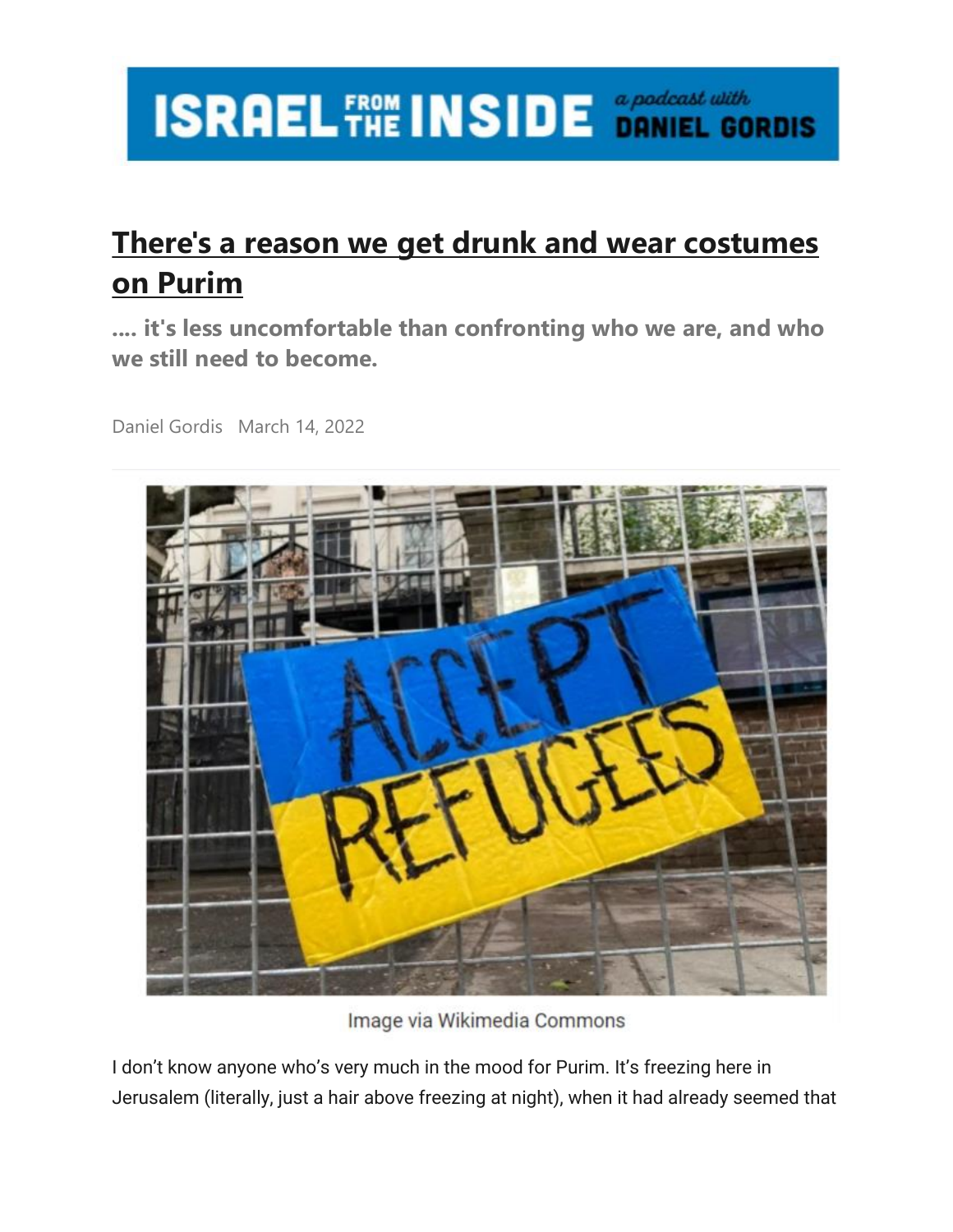spring was here. The news this morning reported that this is the coldest third-week of March we've had here in 100 years.

A few weeks ago we were hiking in T-shirts when we went south to see the anemones in bloom …



Photo by Daniel Gordis

It was frigid on Shabbat morning, too; a sleety ice-cold rain made the prospect of venturing outside exceedingly unappealing. It could easily have turned into one of those Shabbat mornings when you just decide not to brave it. But it was Shabbat Zakhor, the Shabbat before Purim. For some of us, that meant that there was simply no choice.

Jewish tradition has it that we're required to hear, word for word, the reading of the extra Torah passage for that morning. It's [the passage from Deuteronomy](https://email.mg2.substack.com/c/eJxNUc2OpiAQfBq5LeFHUQ8cNjOZwySTTLJzJwitkkVwAD_j2y_Od9mE0EDR1dVdRhdYYrrkHnNB96bKtYMMcGYPpUBCR4aknJW0J_3A6YCsbC0dugG5rOYEsGnnZUkHoP2YvDO6uBjuDDYKTnq0ynbigrbzRHohCBEtEdZwCiMMwlDDu2dhfVgHwYCEB6QrBkBerqXsueG_G_ZW13meOMOsk9M4pgU7Xx9f4agyY4jbhVmHaf-Ljg1_e0Bo-OvXCuolhgLbHpNOl_qqYW3Yi3qH0-VVff4n-U80Dsp1o6zKbJh4rFBJPtx30kobE5N1YVElqlJ5P3R-kgmvw1L_Ta6etXdXLPVGkJOMMEY4bSknpGWY4bl2r-k8Ci1mMUGP2fYdzLovTUu2heF8TLlo8xebuKEk9RlXP0G64ZJd0O4HqHNWNW5HcOVSEPTkwT4tKE8nf0xRCwRI1WGrdJFUtD0TbOTdyNhz4tWjjjAqho6jWtnGmhWk1cGBX-5m8z_zOLgI) that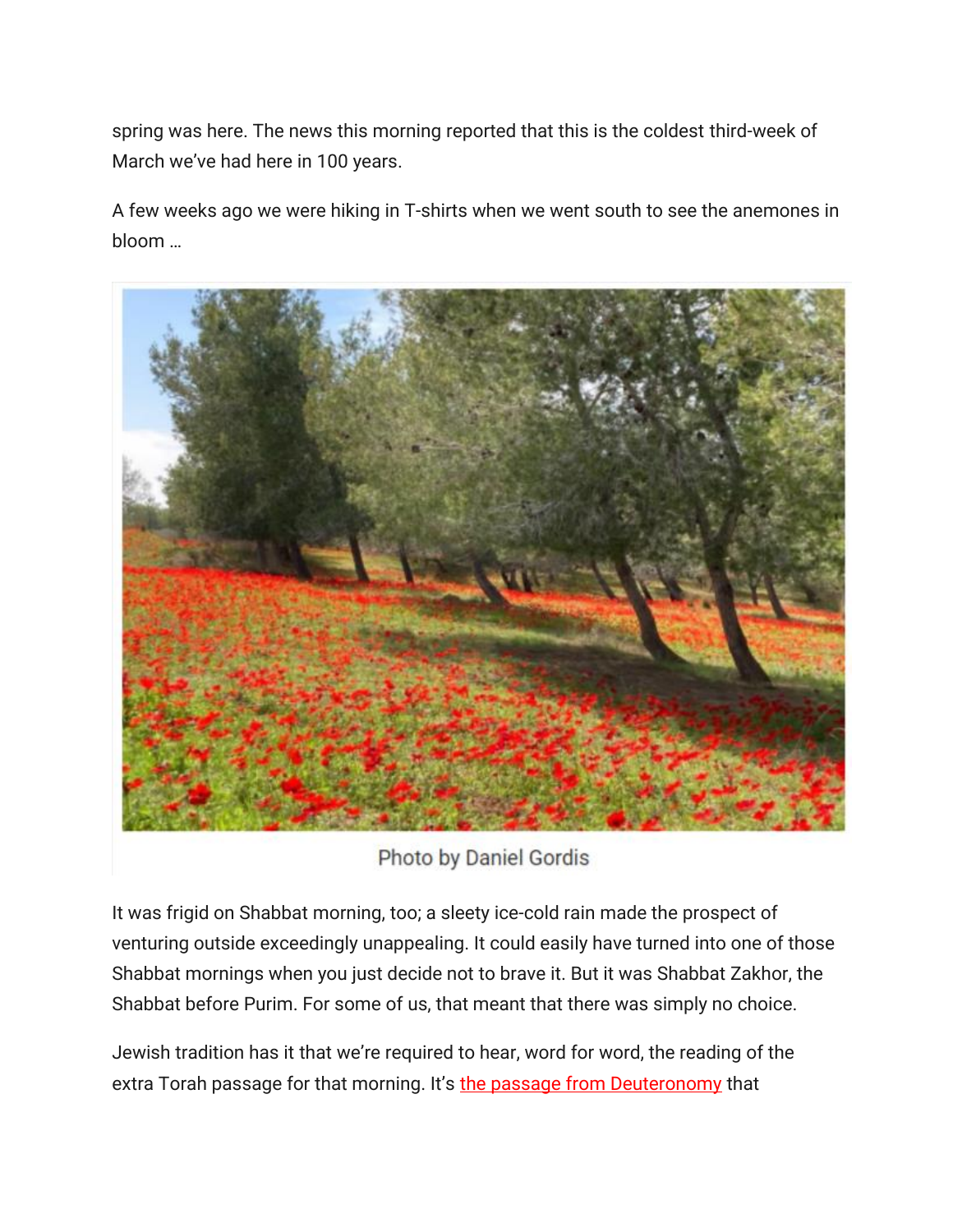commands us to obliterate the memory of Amalek, the tribe that in Jewish tradition has come to represent pure evil.

Remember what Amalek did to you on your journey, after you left Egypt—how, undeterred by fear of God, he surprised you on the march, when you were famished and weary, and cut down all the stragglers in your rear.

Therefore, when the Lord your God grants you safety from all your enemies around you, in the land that the Lord your God is giving you as a hereditary portion, you shall blot out the memory of Amalek from under heaven. Do not forget!

What's being asked of us, of course, is utterly impossible. How are we supposed to blot out the memory of Amalek *and* at the same time not forget what they did? Do we seek to destroy the memory of past horrors, or preserve it?

That's hardly a new challenge. Think of the Hebrew words that many people say after they say Hitler's name: *yimach shemo ve-zikhro*—may his name and memory be erased. A fitting sentiment, to be sure; but why, then, do we spend so much time and money *preserving* his name and his memory?

That's the tension that Purim is all about. The groggers for blotting out Haman's name are cute—but they're totally ineffective. Why? First of all, we first have to hear his name before drowning it out. But even more, because we're so intent on blotting out his name, what's the word that the kids are most focused on? Haman. So much for erasing him.

What's the purpose of memory? What do we do when memory obliges us to do things we may prefer not to do? What about when memory reminds us that we are not who we need to be? To that, too, Purim has the answer. It's easiest to put on a costume, to pretend to be someone else. It's easier to have another drink or two, and for a few blessed moments, to forget who we are.

Purim isn't just a childish, entertaining story from the past; it's about how our memory of the past is meant to haunt our present.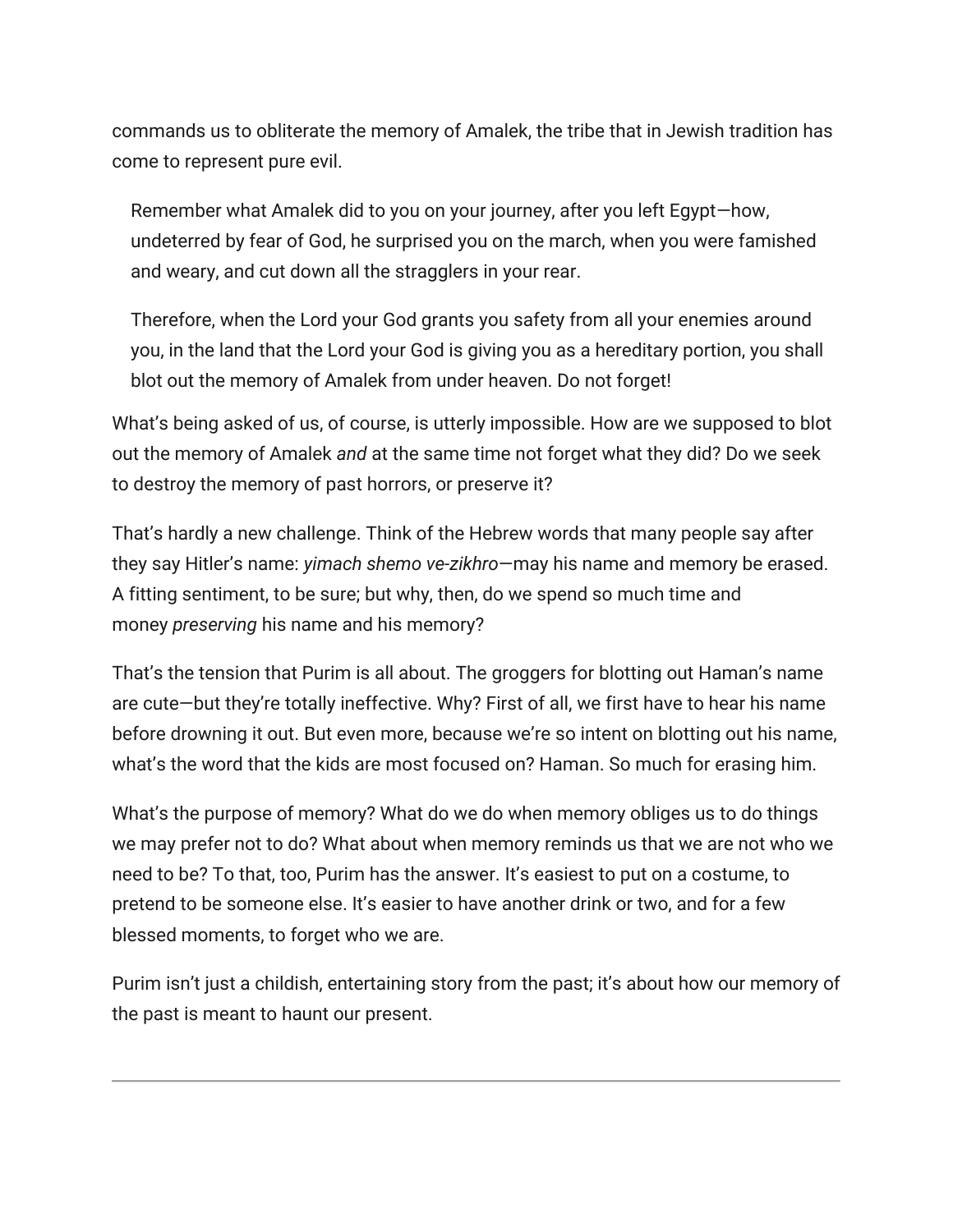In weeks like these, when it feels like the world could soon spin off its axis, the perennial truths of Purim are particularly sobering. Haman, of course, was said to be descended from Amalek. So Amalek was not destroyed. Naked evil still exists in the world; we still live under the threat of leadership armed with enormous power unencumbered by the slightest hint of conscience.

Or Esther's comment to the King in Chapter Seven: "**For we have been sold, my people and I, to be destroyed, massacred, and exterminated. Had we only been sold as bondmen and bondwomen, I would have kept silent**"—I don't know how many of the millions of fleeing Ukrainians know much about the book of Esther, but I imagine that their sentiments are not that different from hers. Naked evil, unrestrained, almost invariably leads to mass death.

And then, of course, there is **[Mordecai's famous rebuke](https://email.mg2.substack.com/c/eJwtUsFu5CAM_ZrkGBEgJHPgULVbVXtaqXNHTjABDSFZIBPl78vMVELG9vOTLT9PkHFe4ym3NeX6YVQ-N5QBj-QxZ4z1njAqp2Xbk35g7VBryXU7dEPtkjIRcQHnZY471ts-ejdBdmt4MOhFMNLXVo68g56bgRgjCJsEAyJ6ozvDeiMG3b4aw64dhgkl3jGea8DaS5vzlir2VtHP8o7jaBIaiA6aNc6N8yX5J2WLseFNyyv2ecdQsY8rBLjZwlNXi-pr9af6nqLb8h4xVfRdPSdNFrUaT_X333dFxd3iL3Oy6nDZqitUtKM9LOjUFyzuFktCeAhzKRxd8R9lxQfvfwFaIgy1k5RQSljLW0YIpw1tDBEcWnMRIIwYsW_o8j9MdpsrTpaZNmkfU4bp1kzrUkcJx2r9iPEB5-QCuCdQ5lblX_bg8qkwwOhRv5afXxo-5VAzBoxFW60gy1bwngp6Yd2F0teuizodoa0YOlaXznotrCA1BIe-3IN26QcDWbTt)** of Esther, who does not want to risk everything to go to the King. **"If you keep silent in this crisis … you and your father's house will perish. And who knows, perhaps you have attained to royal position for just such a crisis."**

It almost seems that Volodymyr Zelenskyy, the former actor and comedian and now Ukraine's President, heard Mordecai himself. It's hard to recall, at least in recent memory, another example of someone rising in such a stunning way to an existential challenge with such courage, nobility and character.

At least there's him.

The same, sadly, cannot be said about Ayelet Shaked, who has sought in this moment of crisis to do everything to block Ukrainians from coming to Israel. She proposed admitting some 5,000 non-Jews total (Jews are eligible for citizenship, so they are a different issue). It was a grotesquely low number. She changed her tune in the last day or two when her hand was forced by the courts, but don't be fooled. As **Haaretz** [correctly put it](https://email.mg2.substack.com/c/eJwlkU1rxCAQhn_Neqv4neTgoVC2W-ix96BxspEak6ppSH993Q2oIzPMvC_PDKbAfUmHXpdc0OPpy7GCjrDnAKVAQluG1HunaUOaltMWOS0cbWWLfO7HBDAbH3RJG6B1s8EPpvglPjpYpzhp0KRlQyi01vJByNY6IBKoBcHsMBoQBE5hszkPcQANv5COJQIKeiplzRf-emHXevZ9x5MxCcofHhbsQ809nNYAbjuF6x-vCWa_zfj28X77rPfrhWJKVMN4Sy_8Gkod-UaVqIlOSkpYg7xmhDHCqaCcEMEwwyNRwtCxU0aNykKD2fwTh2m9XwSZ7wznzeZihu9qZUZJm32ZgoX0KJfso_HPQmXS1zhv0Zejh2hsAHfiKif1J8D-DhFS3YbrTdFPb4p1XHaMnXQqT0kYVa3kqCq7pXZF7Uz0EOoGnc__i16X9Q) this morning, "After she tried deceit and besmirched Israel's name in the world, Shaked found a way to climb down from the tree."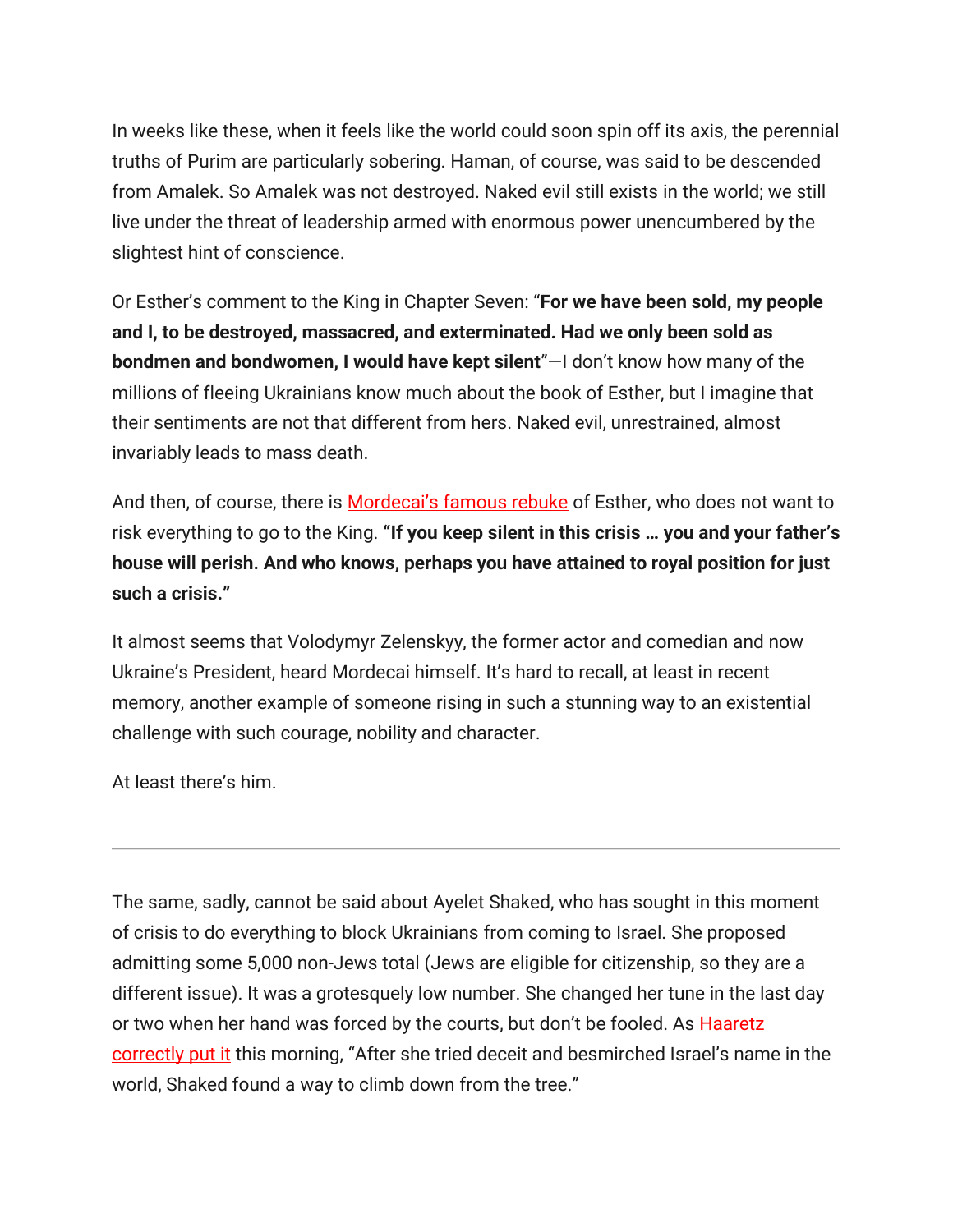## פרשנות | **אחרי שניסתה לתחמן והוציאה** לישראל שם רע בעולם, שקד מצאה דרך לרדת מהעץ

שרת הפנים מיהרה להיתלות בחבל ההצלה שסיפק הייעוץ המשפטי, השכילה להיכנע ללחץ של שר החוץ - וחזרה בה מהמתווה הקמצני שהגביל את כניסת הפליטים האוקראינים לישראל. עם קצת שכל ישר ושיעורי בית, בכל זה לא היה צורך



שקד בנתב"ג, אתמול. הצורך שלה "לשמור על הזהות היהודית" נועד להכשיר כל נבלה וטריפה צילום: מוטי מילרוד

The policy may shift a bit, but the damage is largely done. This country, founded by people who were desperate because there was no where to go, who had no one to take them in, is (essentially) shutting its borders? Why? We're not exactly Poland or Germany, to which hundreds of thousands of people can stream by bus, by car or even on foot. You need to get on a plane to get here. How many people are we talking about?

Haaretz is (rightly) worried about how we look to the world. But I'm more worried about how we appear to today's young Israelis. This is who we are? This is how we remember? Here was a moment to inspire them with what a Jewish state is capable of doing, of being. But what we did doesn't qualify as a swing and a miss. We didn't even swing.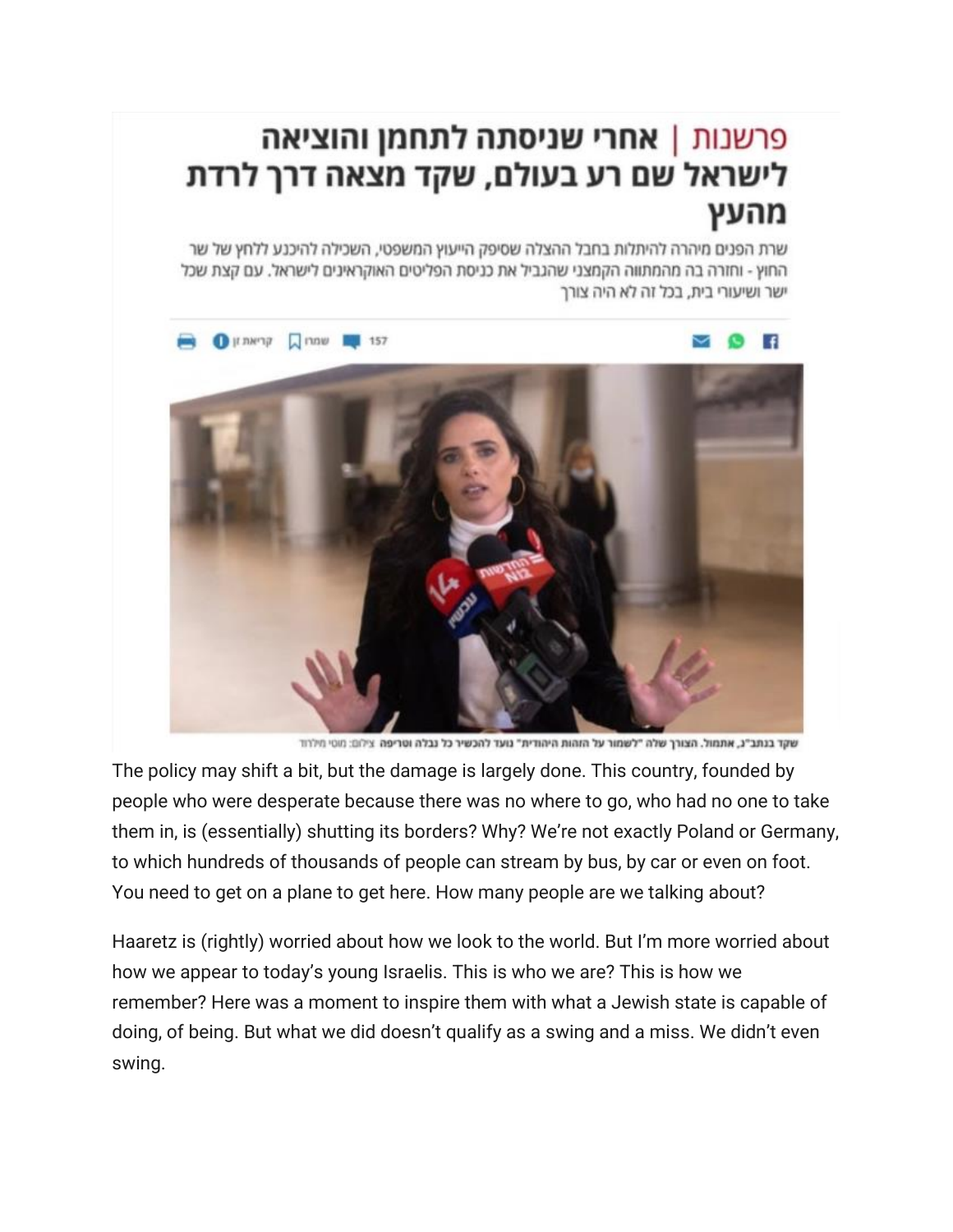Who could blame those young people for having a drink (or vape) or two? Or more ominously, for wondering what the whole point is.

Shaked, who is exceedingly bright and analytic, points to Israel's very legitimate need to maintain a resounding Jewish demographic majority, so that Israel never has to choose between being a democracy and being a Jewish state. Yet one can hardly call Avigdor Lieberman, whose origins were in Russia, a bleeding heart liberal. Still, he saw things [much more clearly](https://email.mg2.substack.com/c/eJwlkd2OpiAMhq_m4wwDqKgHHMzJ3oapUpVdBBfqGO9-cEyaNnmb_j2dgXCN6TZHzMQeN9J9oAl4ZY9EmNiZMY3OGtmJrq9lz6xprOzbnrk8LglxB-cNpRPZcU7ezUAuhqdCDboWHdtMLzvb4lzLRulWW2h136lpEAtCrYt7B8NpHYYZDX5jumNA5s1GdORP_fVRf4pd11WR2zHHxeUE6Ks57kX3cDjLM9yZvzrfIPM9JvDcnnRzirxcw114ROQhBv4XL5c3nnA5V8RcujBnlFBKlDVlLUSjKlUtQjcgl0GDXvSEXaX2_2HejvXTiH1VVT6nTDD_exZhycAVNz9hetKUXQD3myhcxhL3Mzi6RwwwebQvMnrJ_0IcVwyYykfsCGSkbjql1VC3g1IvocK0FUrqvq1ZmWxjqQrGQnDoyxetyz_ol588) than Shaked:

"When the cannons are heard, we must accept all those fleeing whose lives are in danger. …. When the firing stops we need to stop accepting refugees, but at the moment there is mortal danger, people are coming from all sorts of places where battles are being waged… There is no danger they will settle here in order to find a job," he said. "We need to allow in those who come."

Israel's Chief Rabbinate is also hardly known for its unchecked liberal instincts. But here, too, Rabbi David Lau, was fairly clear. [He said](https://email.mg2.substack.com/c/eJwlkd2OpiAMhq_m4wwDqKgHHMzJ3oapUpVdBBfqGO9-cEyaNnmb_j2dgXCN6TZHzMQeN9J9oAl4ZY9EmNiZMY3OGtmJrq9lz6xprOzbnrk8LglxB-cNpRPZcU7ezUAuhqdCDboWHdtMLzvb4lzLRulWW2h136lpEAtCrYt7B8NpHYYZDX5jumNA5s1GdORP_fVRf4pd11WR2zHHxeUE6Ks57kX3cDjLM9yZvzrfIPM9JvDcnnRzirxcw114ROQhBv4XL5c3nnA5V8RcujBnlFBKlDVlLUSjKlUtQjcgl0GDXvSEXaX2_2HejvXTiH1VVT6nTDD_exZhycAVNz9hetKUXQD3myhcxhL3Mzi6RwwwebQvMnrJ_0IcVwyYykfsCGSkbjql1VC3g1IvocK0FUrqvq1ZmWxjqQrGQnDoyxetyz_ol588) that Israel should welcome those refugees "that don't find another country" at least "until they can return to their homes." And then, with the sort of Jewish memory one has a right to expect, "so there won't be a situation in which a person flees the hostility and has nowhere to go, no safe harbor."

He acknowledged that granting them residency or even citizenship "is something else entirely… but first of all, open the door."

"First of all, open the door." You can't put it more clearly than that.

How is it, I find myself wondering, that in 1976, it took Israel one week to organize an operation in which 100 commandos were flown 4,000 miles to successfully rescue hostages in Entebbe? How is it that Israel managed to launch the Covid vaccination project here, before the rest of the world, with military-like efficiency, but can't get its act together even for those it does want to admit now?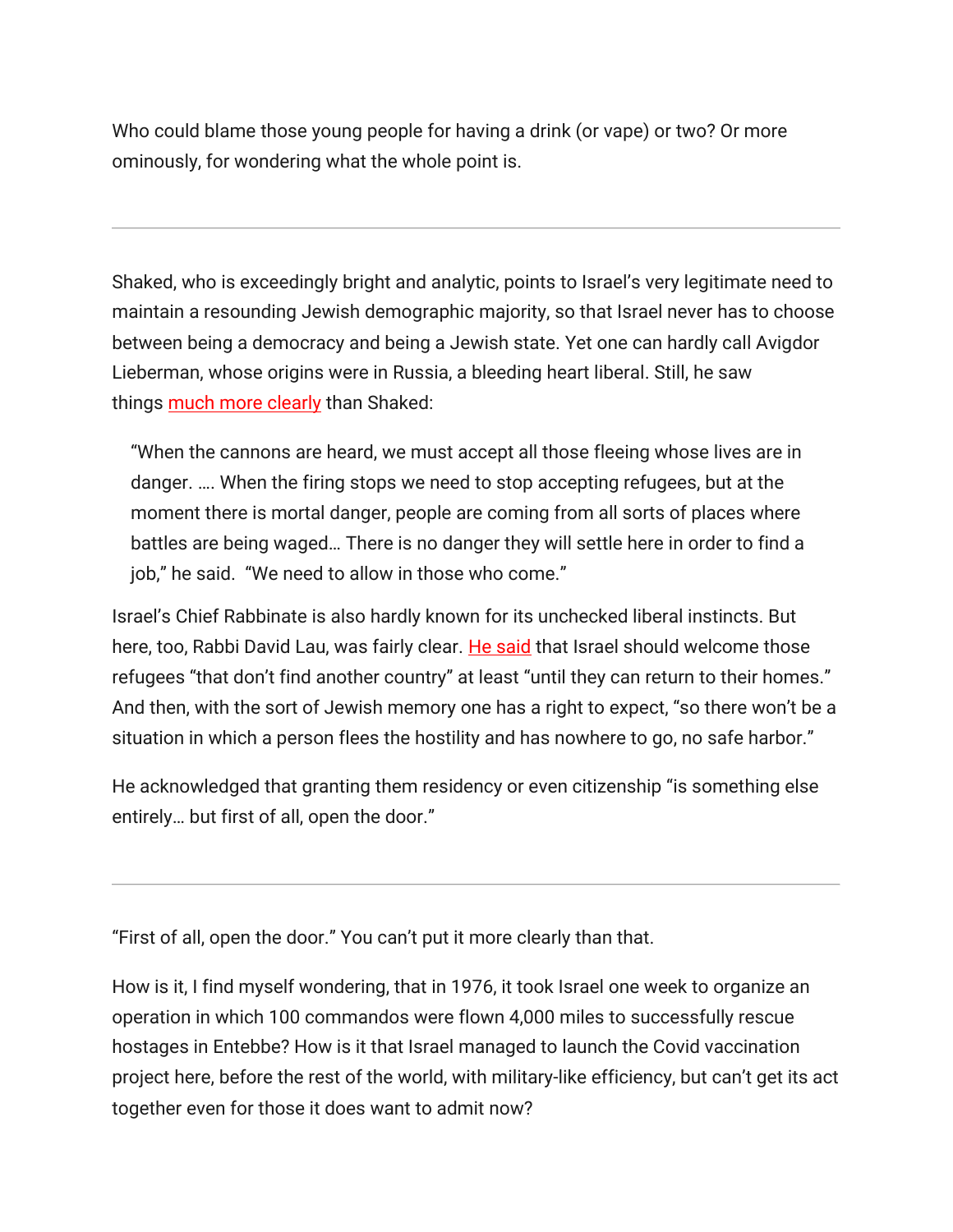I spoke on Shabbat to a friend who's very high up in a major relief organization. Even with Jews, for whom there are no quotas, Israel is making a mess of things. In one place where refugees were amassing, he told me, Israel is able to process about 150 applications a day. But that's a fraction of those who are arriving; people are being told to "come back another day."

They won't. We'll come back to that.

First, though, an irony about Ayelet Shaked's legitimate concern about Israel's Jewish demographic majority. How many non-Jewish Ukrainians would really want to come here? It's hard to know, but this is hardly the Amalfi Coast. Are we talking 10,000? Perhaps 20,000? All the way up to 50,000?

Remember that Shaked is one of those people who is in favor of annexing Area C of the West Bank. We're not going to get into the question of whether that is a good idea or a bad one (and there are also other options). All we need to point to is that annexing Area C would mean incorporating many thousands of Palestinians into Israel. What about the demographic majority when we're talking about when it comes to *that*?

How many such Palestinians are there? The estimates vary wildly. The United Nations [says](https://email.mg2.substack.com/c/eJwlkcGOhCAMhp9muGmgIOqBw172NQxIHZtFdAHHzD79MjNJ0yZtvvzJ19kWvO_paY49F_ZqU3keaCJeOWApmNiZMU3kjeh5P0gxMG-UF0M3MMrTkhA3S8GUdCI7ThdotoX2-CJg1JL3bDXCLwiOj8OgZK9BOue6sZthWZRc1Cg-wfb0hHFGgw9Mzz0iC2Yt5cg3-XWD71rXdbWrtQnLXzvvW920R8KNzq05YyM5_2kOGzAXimRjbgI9sKHYVMI2cyPaTsIIg2ZkgANwKZSolIIW2oVrZcUyaqsX7bBvYfuN83rcb4pvd2jz6XKx888rmCVjr30NDtPrXDJFS-9DNTDVuZ2RynPCaF1A_5FTPo7fuqY7RkzVvZ9sMUKrHjSMshsBPi6qvY6D0EMnWU32e6Wi8TYShvovT_kfkFSUXw) that there are about 300,000 Palestinians in Area C. *Bimkom*, an Israeli organization, [estimates](https://email.mg2.substack.com/c/eJwlUctuhDAM_JrNrSgvAhxy6KW_gUziQFRIaGK64u-b7UqWbXk0Gs3YAeGay23PXIm92kz3iTbhs-5IhIVdFcscvRUDH0YlRuat9mLsRxbrHAriAXG3VC5k57Xs0QHFnF4MORnFB7ZZI4CHUatxEouaFjeg8Eoro0IYgkD1FobLR0wOLf5iuXNCttuN6KwP9fmQX60OcFvNxxPIbV0uazthas3lRJiobVAQPhyLVnIpuRJaKM617GQXuNEgwmTABLPg0MnjJ7ntXB-aH6vs6rVUAvfduXywYuGZt33B8oKpxgTxH2gO5zaPK0W6Z0yw7Ojf5umd4X8c84oJS8vWz0BWGD1IIyfVT1K-vbZ0ei6FGXvFmrLPjZWshxRxb__wsf4B8tiKPQ) 240,000. Shaked herself [estimates](https://email.mg2.substack.com/c/eJwlkcFupiAUhZ_mZ6cBFNQFi1nMJN10MZOuzVWuyhTRwrXWty_2TwiEezkc-M4IhPMWL7Nvidg99XTtaAKeySMRRnYkjL2zRjS8aSvRMmtqK1rVMpf6KSKu4LyheCDbj8G7Echt4VbITle8YYuZhhZUJxrb2ooPdkClqkYpXYtJdNi2T2M4rMMwosFPjNcWkHmzEO3pUf16yD95nOdZ_r_PluO25v1LioC--O1xvD1TLv1b4B1t8boV4wL5suIVCcIFy1GczvsCQsCvIuWveVwxUMplWraDirfgKCv_unmhQnVNoyVzRnIpeSVqUXFey1KWE9c1iKnToCc9YFPK9SOMyz4_ar7OskzHkAjG9_uJLBo4t8UPGO82JRfA_TQyqT6v65FNrx4DDB7tEyI9s_jB2s8YMOaMbA9khK4bqWVXqU7KJ7NMWXEpdKsqlp3tllXBWAgOfc7VuvQNwO2kyw) 100,000, a number which she undoubtedly knows is absurdly low, but which is still far higher than the number of non-Jewish Ukrainians (who are not at war with Israel as are the Palestinians, by the way) who would arrive in Israel.

"But," one might say, "that's different. That's about Israel territorial integrity."

I get that, and in this column, I'm not taking a stance on annexing Area C. I'll just remind us all what my friend—standing with us in the drenching ice-cold rain on Shabbat